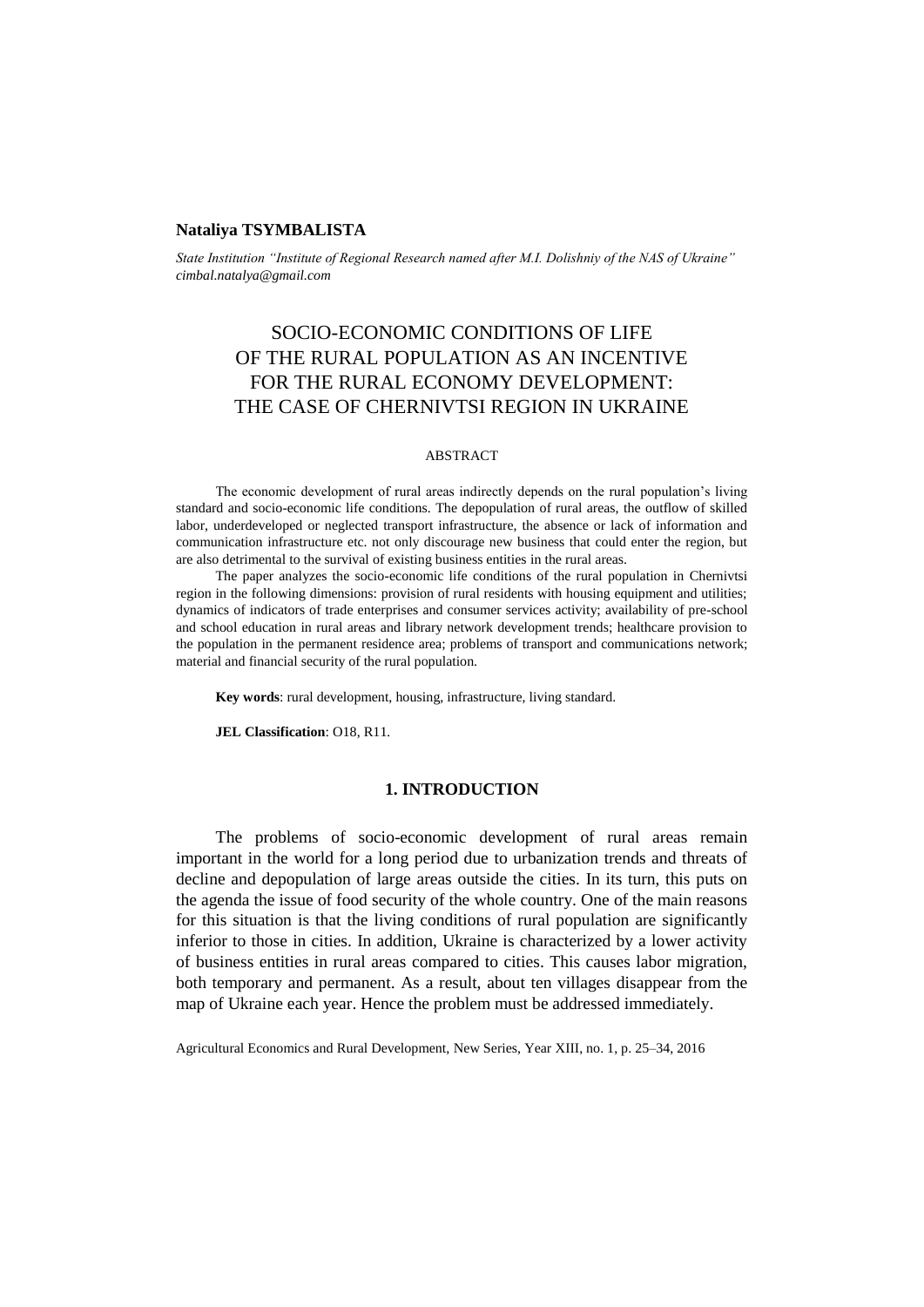### **2. MATERIAL AND METHOD**

The research is based on data collected from the official statistics of the State Statistics Service of Ukraine and the Main Statistics Service in Chernivtsi region. The statistical information was systematized, processed and interpreted through statistical-mathematical methods and presented under the form of tables and figures.

#### **3. RESULTS AND DISCUSSION**

One of the main problems of villages in the Carpathian region and the rural areas of Chernivtsi region in particular is the deficient social infrastructure. This leads to a number of social, economic, psychological, spiritual and other problems. The social sphere of rural settlements consists of a number of elements: residential buildings and their construction, objects of social and cultural use, healthcare, education, trade, services, communications, passenger transport network and so on.

One of the important technical infrastructure indicators is the provision of housing area for the rural population. The housing stock of rural settlements in Chernivtsi region by January 1, 2014, amounting to 199,004 residential buildings, with a total area of 13,313.3 thousand m<sup>2</sup>. That is by 404.3 thousand m<sup>2</sup> more than in 2011, and by 1,262.3 thousand m² more than in 2005. In 2014, the average dwelling area per capita in the rural areas of the region accounted for 25.8 m², while the minimum standard is  $21 \text{ m}^2$  (according to the direction "On approving the Methodology of providing subsidies to population for reimbursement for housing and communal services, natural gas, solid and liquid heating fuel"). This figure surpassed the corresponding figure for urban residents by 4.1  $m^2$  (Osaulenko, 2014).

Figure 1 shows a variety of average dwelling area per capita in the rural settlements of Chernivtsi region by its administrative districts and by comparison with the regional and average for Ukrainian rural areas values in 2013.

The situation is more difficult in terms of water supply and sanitation. Centralized drinking water supply in the region is provided to 10 out of 11 cities, 7 out of 8 townships, 25 out of 398 villages – more than 61.4% of the urban and township population, or 29.1% of the total population, according to the Program of economic and social development of the Chernivtsi region in 2014.

Centralized wastewater utilities are provided in 9 cities, 6 townships, 4 villages – more than 59.2% of the urban and township population, or 27.6% of the total population.

The drainage system is available in 2 cities and 10 villages.

There are significant losses of resources, as utilities are worn out: 4.8% heating systems (6.1 km) are in emergency condition. Only 64 of 97 boilerhouses are equipped with thermal energy meters (66%); 297.2 km (34.5%) of water supply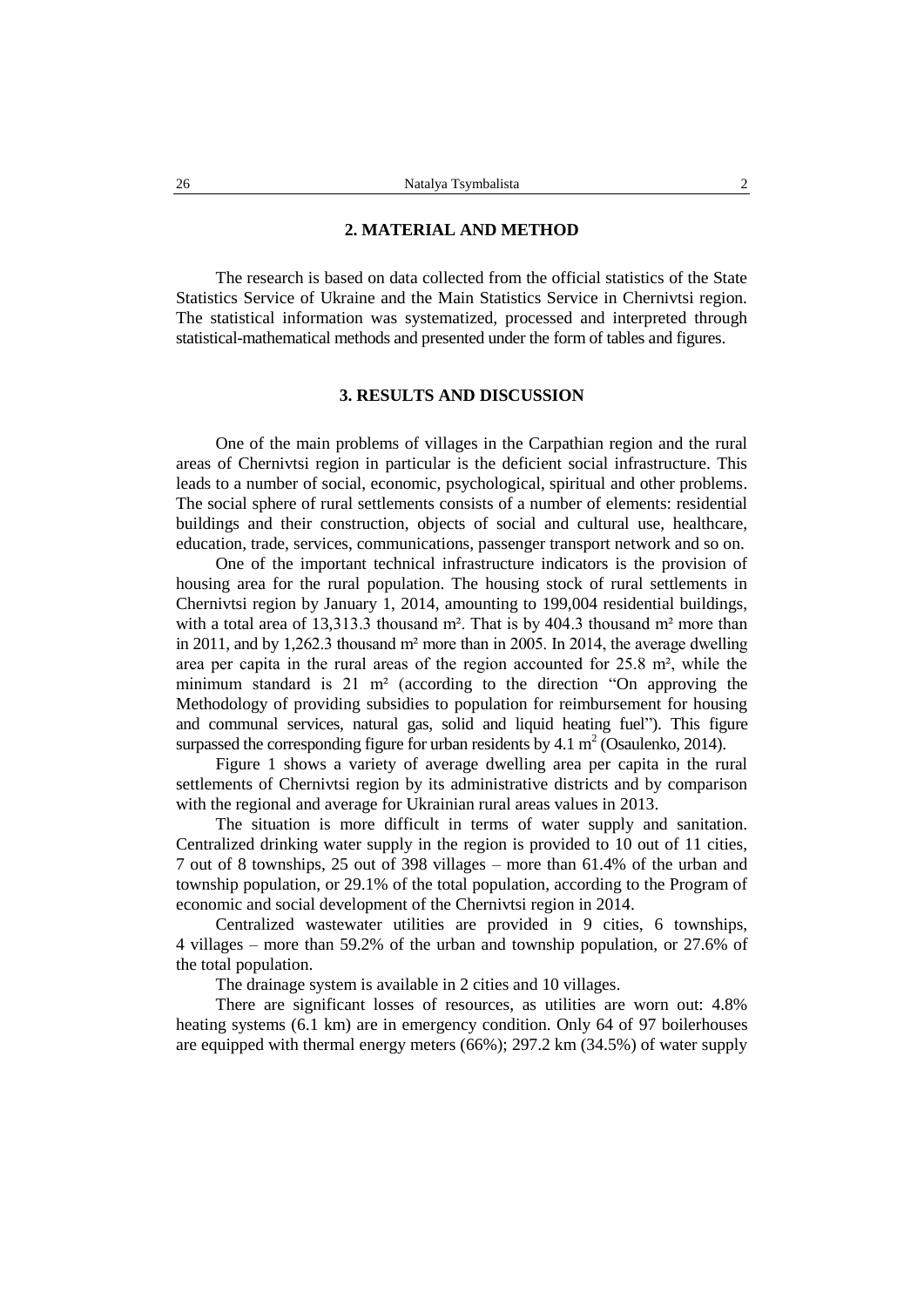networks are in emergency condition, which causes significant (42.3%) water losses; 156.8 km (30%) of sewer networks are in emergency condition (according to the State and prospects of infrastructure development of regions of Ukraine).



Figure 1. The average housing area per capita in the rural settlements of Chernivtsi region by administrative districts and in Ukraine in the year 2013.

The total area of housing stock in rural areas is still poorly equipped with utilities, though some positive dynamics in that area can be noticed (Table 1). A number of 123 villages still have no gas supply (Rotar, 2014). Furthermore, none of the 50 rural settlements in Putylskyy district were supplied with gas. The lowest levels of gas consumption in 2013 were found in the districts Putylskyy  $(0 \text{ m}^3)$ , Hertsayivskyy (0.5 million m<sup>3</sup>), Hlybotskyy (1.2 million m<sup>3</sup>) and Storozhynetskyy  $(1.6 \text{ million } m<sup>3</sup>)$ . Therefore, it is no surprise that the three districts together (Hlybotskyy, Putylskyy, Storozhynetskyy) account for 75.7% of the total regional firewood consumption (Rotar, 2014).

| anı |
|-----|
|-----|

The share of the equipped area in residential buildings, non-residential premises and hostels in rural areas of Chernivtsi region, %

| Years | Plumbing | Sewerage | Gas  | Hot water supply |
|-------|----------|----------|------|------------------|
| 2005  | 5.3      | 5.0      | 79.3 | 2.1              |
| 2008  | 10.9     | 10.7     | 82.2 | 4.4              |
| 2009  | 22.8     | 22.4     | 83.2 | 18.9             |
| 2010  | 25.2     | 24.9     | 83.3 | 21.0             |
| 2011  | 27.3     | 27.0     | 84.2 | 22.9             |
| 2012  | 29.2     | 29.0     | 84.1 | 25.0             |
| 2013  | 32.6     | 32.3     | 84.4 | 28.9             |
| 2014  | 34.2     | 33.6     | 86.1 | 31.2             |

*Source:* Karmazina, 2015; Rotar, 2014.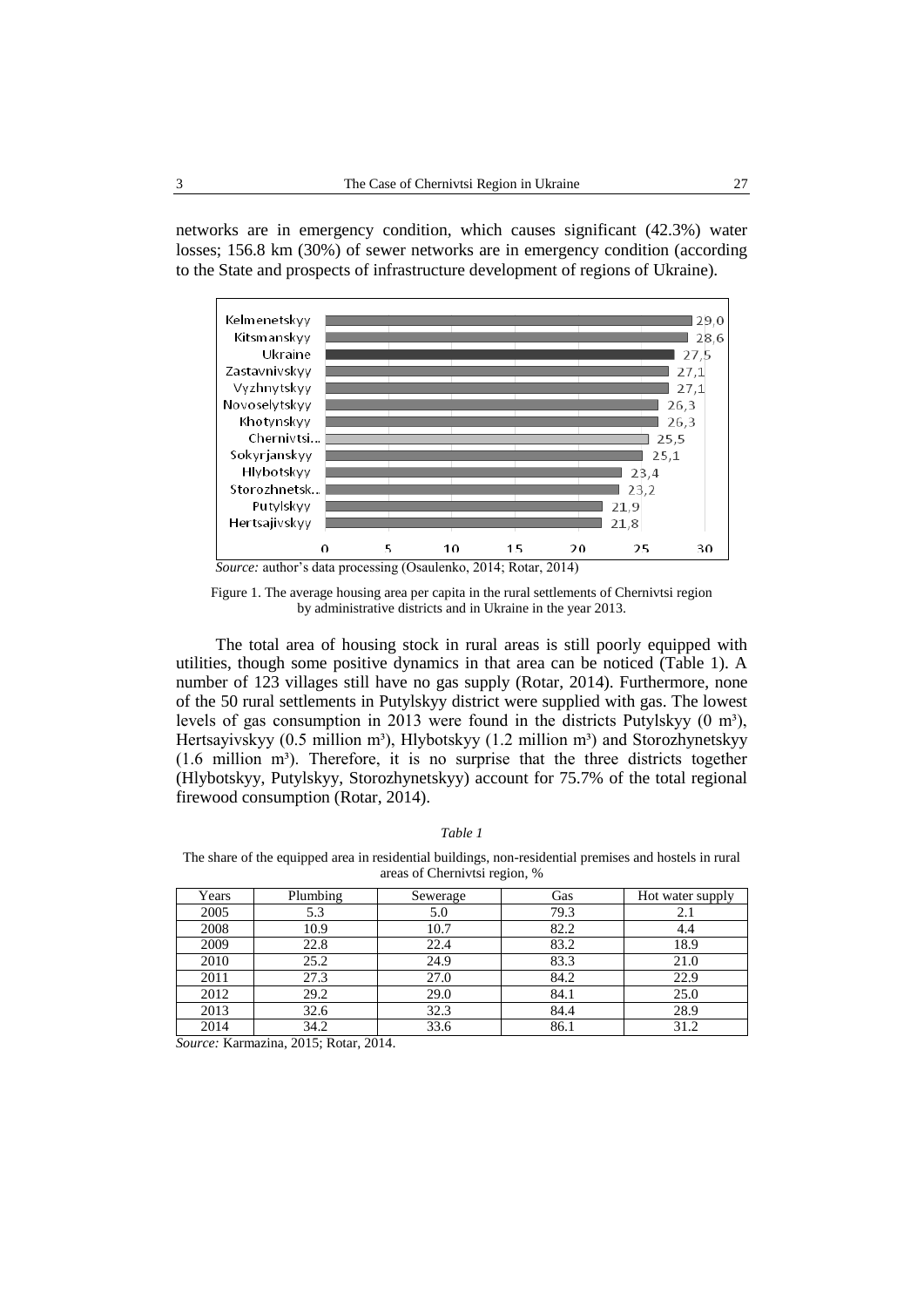However, the rural housing in Chernivtsi region is slightly better equipped than the average Ukrainian villages. Yet, the living conditions in rural areas are significantly worse as compared to cities (see Fig. 2).

Education has an important place in the social development of rural areas, the availability of preschool educational institutions in particular. According to the standards established in Ukraine, the preschool educational institutions should exist in each village with 12 or more children of preschool age (Maksymenko *et al.,* 2015). However, there are 122 villages in Chernivtsi region that do not have preschool educational institutions, including 82 villages with more than 20 children under six years old (Karmazina, 2014).



*Source:* authors' data processing (Karmazina, 2015)



The share of children covered by preschool educational institutions in the rural areas of Ukraine was 42% in 2013. The value of this figure for Chernivtsi region is higher than the Ukraine average by 4% (amounting to 46%). The number of preschool educational institutions in the rural settlements of Chernivtsi region increased from 160 to 282 units in the period 2000–2013, while the capacity of these institutions is overloaded with children: 128 preschool age children per every 100 places available in 2014 (Rotar, 2014).

In the last 11 years, the number of secondary schools and pupils enrolled in secondary education decreased. There are 436 secondary schools in the region, where 97.2 thou children are learning (Bruchovych, 2014). That is by 21 institutions and by 29.3 thou pupils less than at the beginning of the 2004/05 academic year. At the beginning of 2014, there were no schools in 98 rural settlements in Chernivtsi region (this figure is by 10.1% higher than in 2005), including 38 villages with 50 children aged 7–17 years (Karmazina, 2014). The number of schools in villages amounted to 326 in 2014, including 34 primary schools, 110 secondary base schools, 177 secondary complete schools and 5 high schools.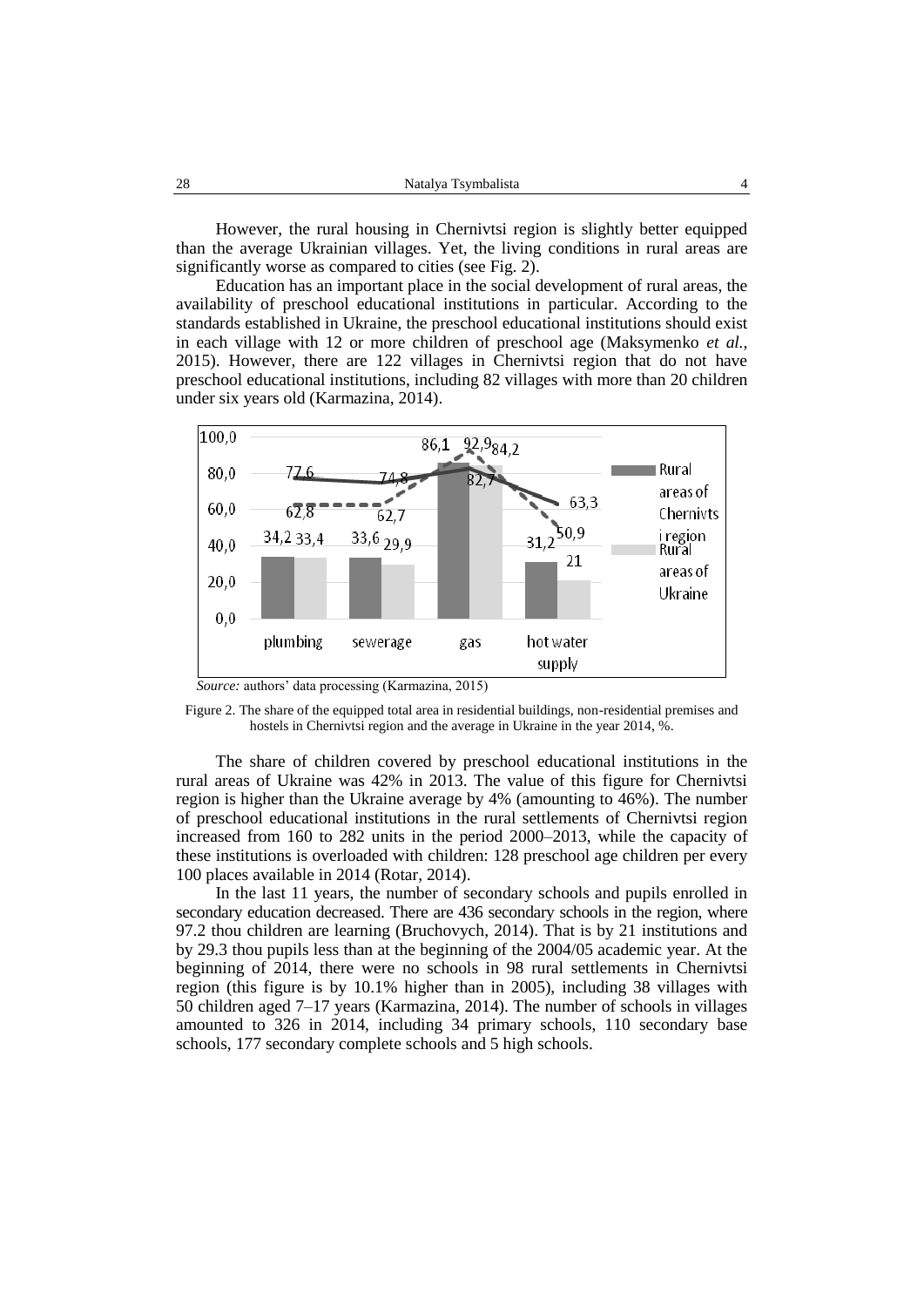Libraries represent an important part of the educational sphere of the region. Most of them (339 units in 330 villages) are operating in rural areas (Tkach *et al.*, 2015). A gradual computerization of libraries is under way in the region. At present, 99 libraries in the region (24.6%) use computers, including 69 (20.1%) in rural areas. The e-mail service is used by 67 libraries, including 36 in the rural area of the district and 15 village library websites were set up. Yet the number of libraries and their funds constantly decreased in the last decades.

The level of healthcare development can be estimated by the availability of hospital beds per 1000 persons (in accordance with the requirements 5–8 beds per 1000 persons) and availability of out-patient and polyclinic institutions per 1000 persons (in accordance with the requirements 24 visits per shift per 1000 persons) (Maksymenko *et al.,* 2015).

We use such an index in the analysis out of the following reason: firstly, in the rural areas, feldsher-midwife units or feldsher units (hereinafter – FMU/FU) provide pre-medical care to the relevant rural settlements and they are the lower subdivisions of primary healthcare. Secondly, FMU/FU are established in settlements with population of 300 and more persons where other healthcare institutions do not exist according to the statute of feldsher-midwife/feldsher unit. So, not all villages have FMU/FU. Furthermore, in connection with limited finance, the healthcare in Ukraine is confronted with the decline of the number of FMU/FU, i.e. they are being closed down. Thirdly, rural residents should get to the hospital in the local center for receiving qualified and specialized healthcare. Thus, the rural population of a certain district use hospital services, located in district centers.

We have elaborated an index to verify if the provision of hospital beds is kept up to standard (from 5 to 8 beds per 1000 persons) (Maksymenko, A. O., Tsymbalista, N. A., Bas-Yurchyshyn, M. A., 2015):

$$
I_{LR} = \frac{R}{N} \tag{1}
$$

*R* – amount of hospital beds at a district per 1000 persons; N – standard amount of beds at a district per 1000 persons If *ILR* ranges:

$$
\begin{cases} I_{LR\_min} \ge 1 \\ I_{LR\_max} \le 1 \end{cases}
$$
 (2)

$$
I_{LR\_min} = \frac{R_i}{N_{min}} \tag{3}
$$

$$
I_{LR_{\text{max}}} = \frac{R_i}{N_{\text{max}}} \tag{4}
$$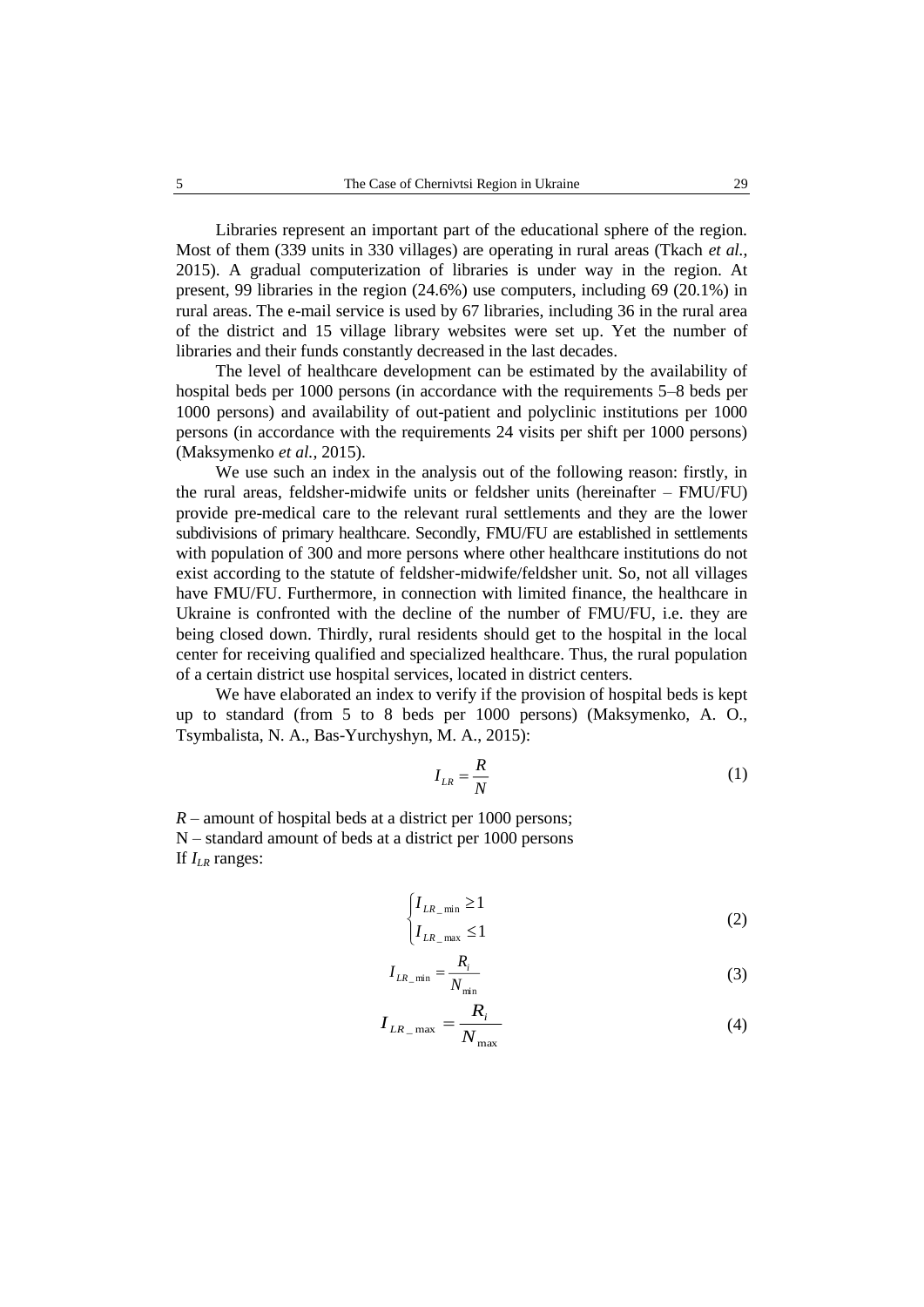Where  $i$  – index of district ( $i = 1, n$ );  $n$  – number of districts;  $R_i$  – amount of hospital beds at the district per 1000 persons;  $N_{min}$  – the minimum value of the standard availability of hospital beds per 1000 persons (5 beds);  $N_{max}$  – the maximum value of the standard availability of hospital beds per 1000 persons (8 beds).

| ,,,,, |  |
|-------|--|
|-------|--|

| District          | Availability of beds | Index                            |      | Estimation of lack/surplus |  |  |  |
|-------------------|----------------------|----------------------------------|------|----------------------------|--|--|--|
|                   | per 10 000 persons   | $I_{LR \, max}$<br>$I_{LR\_min}$ |      | compared to standards, %   |  |  |  |
| Vyzhnytskyy       | 43.1                 | 0.86                             | 0.54 | $-13.8$                    |  |  |  |
| Hertsayivskyy     | 38                   | 0.76                             | 0.48 | $-24.0$                    |  |  |  |
| Hlybotskyy        | 38.7                 | 0.77                             | 0.48 | $-22.6$                    |  |  |  |
| Zastavnivskyy     | 40.7                 | 0.81                             | 0.51 | $-18.6$                    |  |  |  |
| Kelmenetskyy      | 40.5                 | 0.81                             | 0.51 | $-19.0$                    |  |  |  |
| Kitsmanskyy       | 42.7                 | 0.85                             | 0.53 | $-14.6$                    |  |  |  |
| Novoselytskyy     | 42.8                 | 0.86                             | 0.54 | $-14.4$                    |  |  |  |
| Putylskyy         | 45.9                 | 0.92                             | 0.57 | $-8.2$                     |  |  |  |
| Sokyryanskyy      | 50.1                 | 1.00                             | 0.63 |                            |  |  |  |
| Storozhynetskyy   | 39.4                 | 0.79                             | 0.49 | $-21.2$                    |  |  |  |
| Khotynskyy        | 41.7                 | 0.83                             | 0.52 | $-16.6$                    |  |  |  |
| Chernivtsi region | 79.9                 | 1.60                             | 1.00 |                            |  |  |  |

| Availability of hospital beds per 1000 persons in Chernivtsi region in 2013 |  |  |  |
|-----------------------------------------------------------------------------|--|--|--|
|-----------------------------------------------------------------------------|--|--|--|

*Source:* authors' calculations based on Rotar, 2014*.*

As illustrated by Table 2, the average availability of hospital beds in the region goes in absolute compliance with minimal and maximal standards. But the composition by districts shows that the rural population is undersupplied with medical care. The scarcity of hospital beds is the highest in the districts Hertsayivskyy (24.0%), Hlybotskyy (22.6%) and Storozhynetskyy (21.2%) districts. The availability of out-patient and polyclinic institutions per 1000 persons is also below standard.

Trade and consumer services in rural areas can be assessed by changes in the volume of retail turnover of enterprises and growth rate of retail outlets number (Table 3). The trading volume as a factor of social development is taken into account due to the fact that the rural dwellers' needs in commodities should be satisfied at their places of residence (Maksymenko *et al.,* 2015).

In the period 2005–2013, the number of shops significantly declined, while the amount of semi-permanent outlets increased. However, the total number of trading outlets decreased by 44.3% in the same period.

Chernivtsi region has an ambiguous position in the transport system of Ukraine. On one hand, border location makes the area potentially attractive as transport corridor, and now it has well-established transport connections with Poland, Romania and Moldova. On the other hand, the area is situated at the periphery of the national traffic.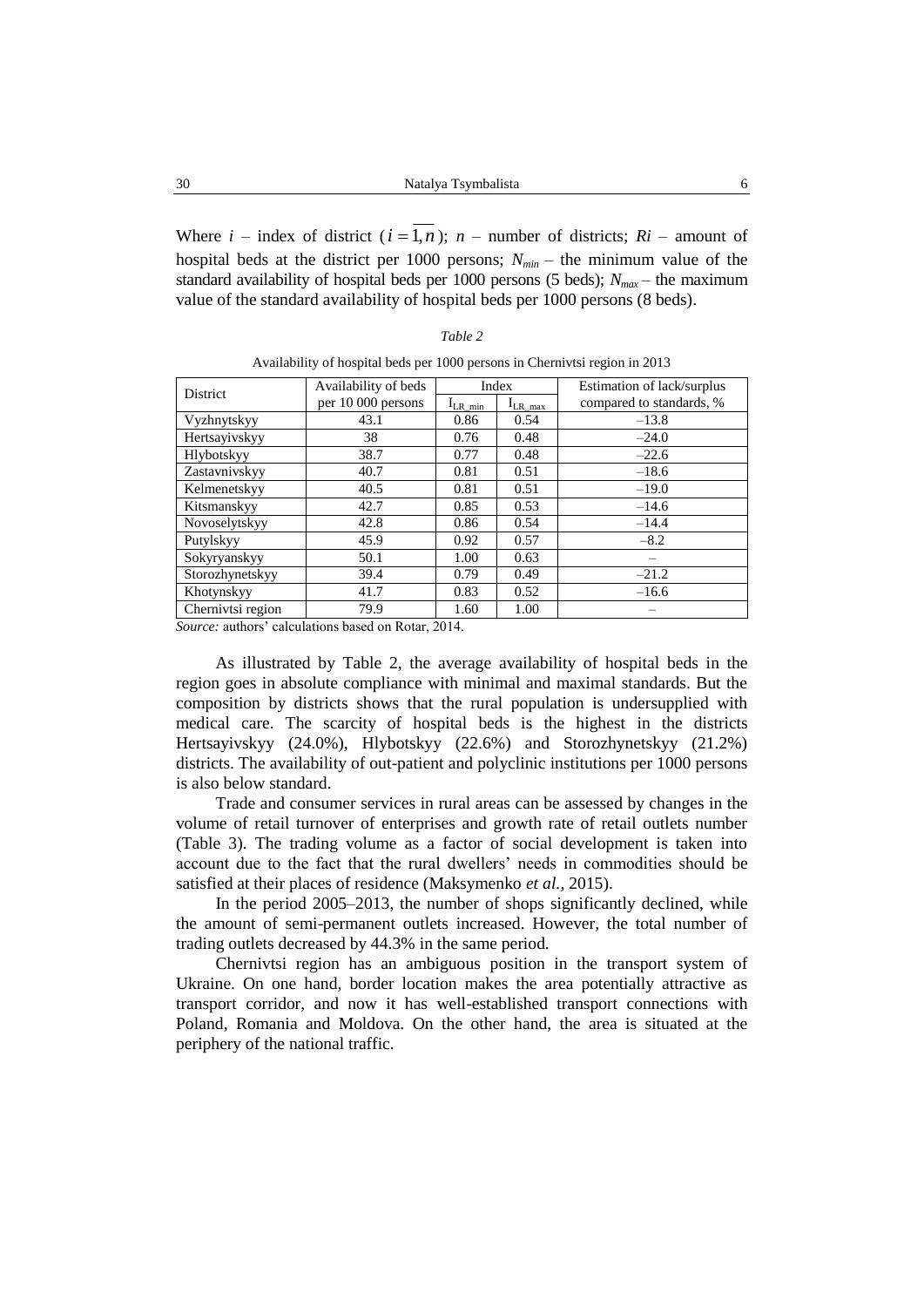| 2005  | 2009                                                     | 2010  | 2011  | 2012  | 2013          |
|-------|----------------------------------------------------------|-------|-------|-------|---------------|
| 449   | 352                                                      | 338   | 324   | 307   | 250           |
| 406   | 287                                                      | 269   | 252   | 234   | 178           |
| 43    | 65                                                       | 69    | 72    | 73    | 72            |
| 159   | 131                                                      | 180   | 178   | 175   | 155           |
| 23.5  | 15.7                                                     | 14.8  | 14.1  | 12.6  | 9.6           |
| 203.3 | 686.0                                                    | 812.9 |       |       | 1009.7        |
| 191.5 | 664.5                                                    | 789.7 | 995.5 | 979.2 | 980.0         |
| 11.8  | 21.5                                                     | 23.2  | 28.4  | 28.1  | 29.7          |
|       | $\alpha$ is a second of $\alpha$ is a second of $\alpha$ |       |       |       | 1023.9 1007.3 |

*Table 3* Retail enterprises activity in the rural areas of Chernivtsi region in the period 2005–2013

*Source:* authors' processing of data (Rotar, A. V., 2014)

The roads of the region are not technically equipped at a high level. Only 0.4% of all roads (namely 10.3 km) are equipped with street lighting, which can be found only on the roads of national importance. Sidewalks and walkways are present only on 18.5% of roads. Total length of road markings is only 1261 km, that is 43.7% of the total length of highways. Besides this, the roads of both public and local importance are in a poor condition in Chernivtsi region, with a larger amount of potholes compared to neighboring regions, and the need of major repairs is relatively higher (according to "State and prospects of infrastructure development of regions of Ukraine"). This fact significantly complicates traffic throughout the area. Many problems are also concerned with bridges that connect the settlements. There are still bridges in a dangerous condition (even after the floods of 2008, 2010) or that are damaged at any slight raising of the water level.

Regular transport connections cover 380 of 417 settlements. However, 61 of all rural settlements in the region with a population of 21.8 thousand people still do not have a public transport bus stop and 34 of them are situated more than 5 km far from the nearest bus stop (Karmazina, 2014).

The level of material and financial security of the rural population can be estimated by the number of households with the average total income below the minimum subsistence threshold (Tsymbalista, 2014). Another important indicator is the ratio of total income and expenditures of rural households. The average value of total income and expenditures of rural households in Ukraine can be taken as a basis of comparison. The share of rural households with average total income below the minimum subsistence threshold in Chernivtsi region in 2011–2012 reached 21.8–22.5%. This is much higher than the value of this indicator for urban settlements (10.4–11.7%) and higher by 2.1% than in the rural areas of Ukraine as a whole (19.7%) (Rotar, 2014).

Despite the fact that the level of total income of rural households in Chernivtsi region in 2013 is slightly higher than the average in Ukraine, most of these revenues are still spent on current consumption. The ratio of rural household incomes and expenditures in Chernivtsi region to the average in Ukraine amounted to 83.1%. There can be different reasons for this situation: either the level of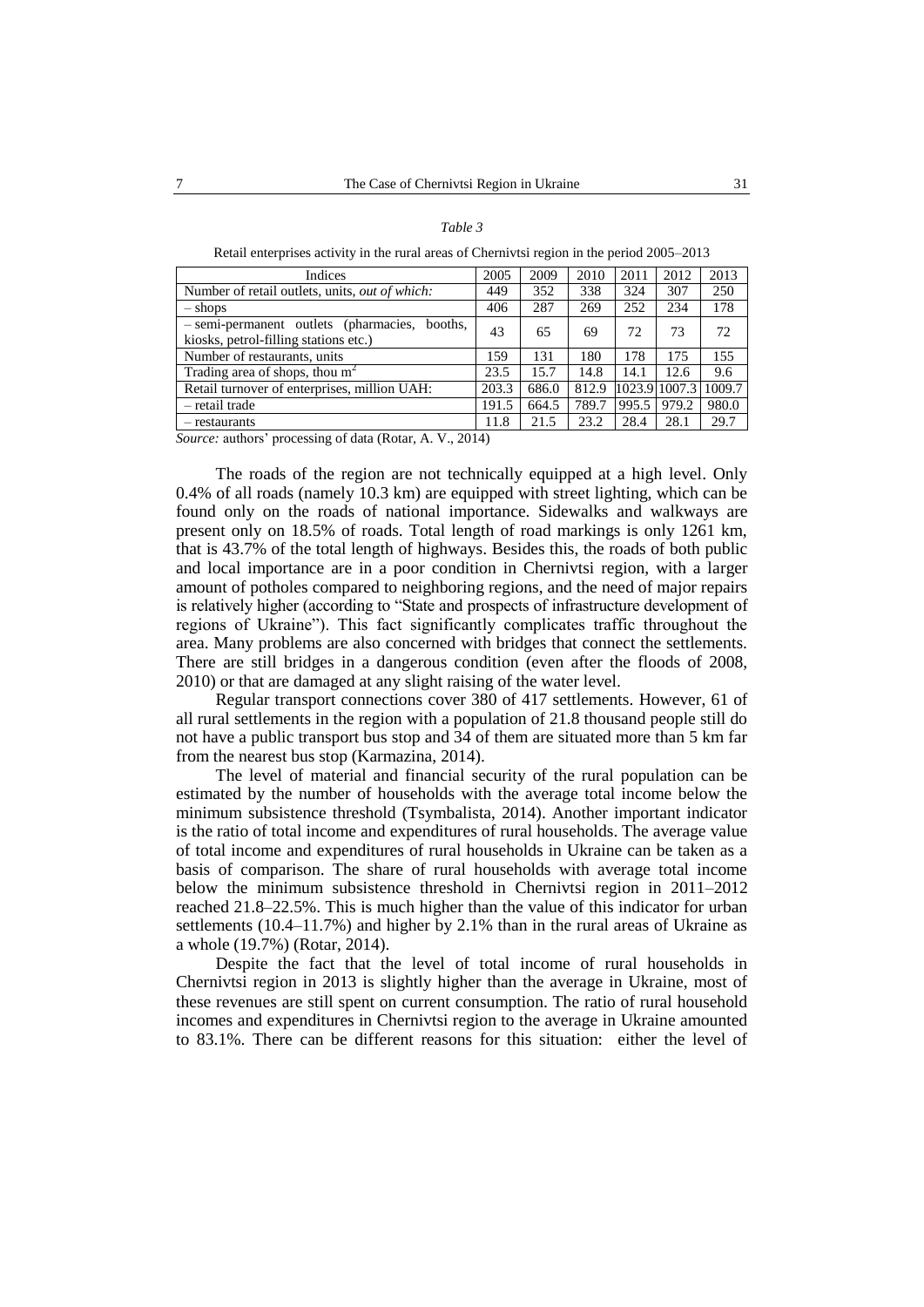consumer needs of the rural population in the region is higher than the average in rural Ukraine, or the consumer goods prices are relatively higher here, or there are some statistically unaccounted incomes of the rural population that come from other economic activities, including those related to the cross-border activities.

The above-mentioned problems are vital for Chernivtsi region as far as it ranks first by the density and ranks second by the share of rural population in the country. In addition to the natural decrease of the rural population, the outflow due to migration processes ranged from 500 to 1000 inhabitants per year; however, a decreasing trend of the rural population outflows in the region could be noted for the last 5 years.

Another striking problem concerns the gradual aging of the rural population: the share of children under 14 years decreased by 3.6% since 2000 (from 21.7% in 2000 to 18.1% in 2014); the share of young people aged 15–24 years declined from 14.9% to 13.8% in the last 5 years. A significant increase can be noticed in the groups of rural population at the middle and at the end of their active working period (aged 35–54 years) – by 3.8%. These trends are detrimental to the labor renewal capacity and affect the future situation on the labor market of the rural areas.

In parallel, not only the demographic but also the economic development trends of the rural areas indirectly depend on the rural population's living standard and socio-economic conditions of life (see Fig. 3).

#### **4. CONCLUSIONS**

Despite the fact that the share of rural settlements where business entities are registered and operating is higher in Chernivtsi region than in Ukraine on the average, there is still a considerable number of people who are not officially employed and are working only on their rural private household farms. This figure amounts to 35% of the rural population in the region. Therefore, it is important to provide an incentive for business development in the rural areas. Depopulation of rural areas, outflow of skilled labor, underdeveloped or neglected transport infrastructure, absence or lack of information and communication infrastructure etc., not only discourage the new business, which could enter the region, but are also detrimental to the survival of existing business entities in the rural areas.

Our study of the socio-economic conditions of life in the rural areas of Chernivtsi region revealed a number of problems regarding the housing services, healthcare and educational system, transport infrastructure, etc. Thus, for the newly elected local government of Chernivtsi region, the development of engineering infrastructure of rural areas, improvement of roads quality, availability of healthcare and educational institutions for the rural population in the nearest future will remain a priority. Solving these problems will require the involvement of communities, cooperation with the central authorities, domestic and foreign investments and technical assistance projects.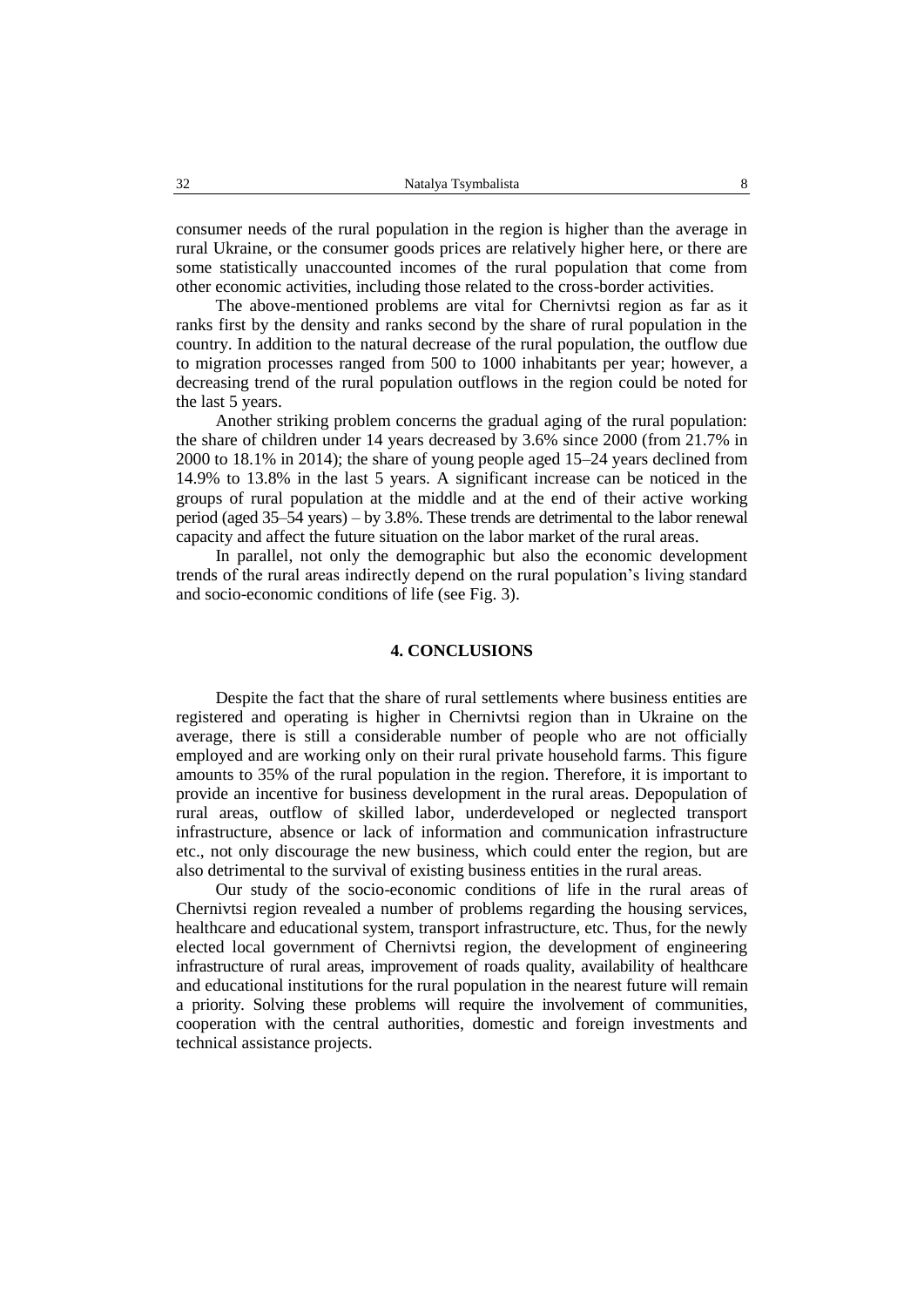

Figure 3. Interrelation between the socio-economic conditions of life in the rural areas and rural economy development.